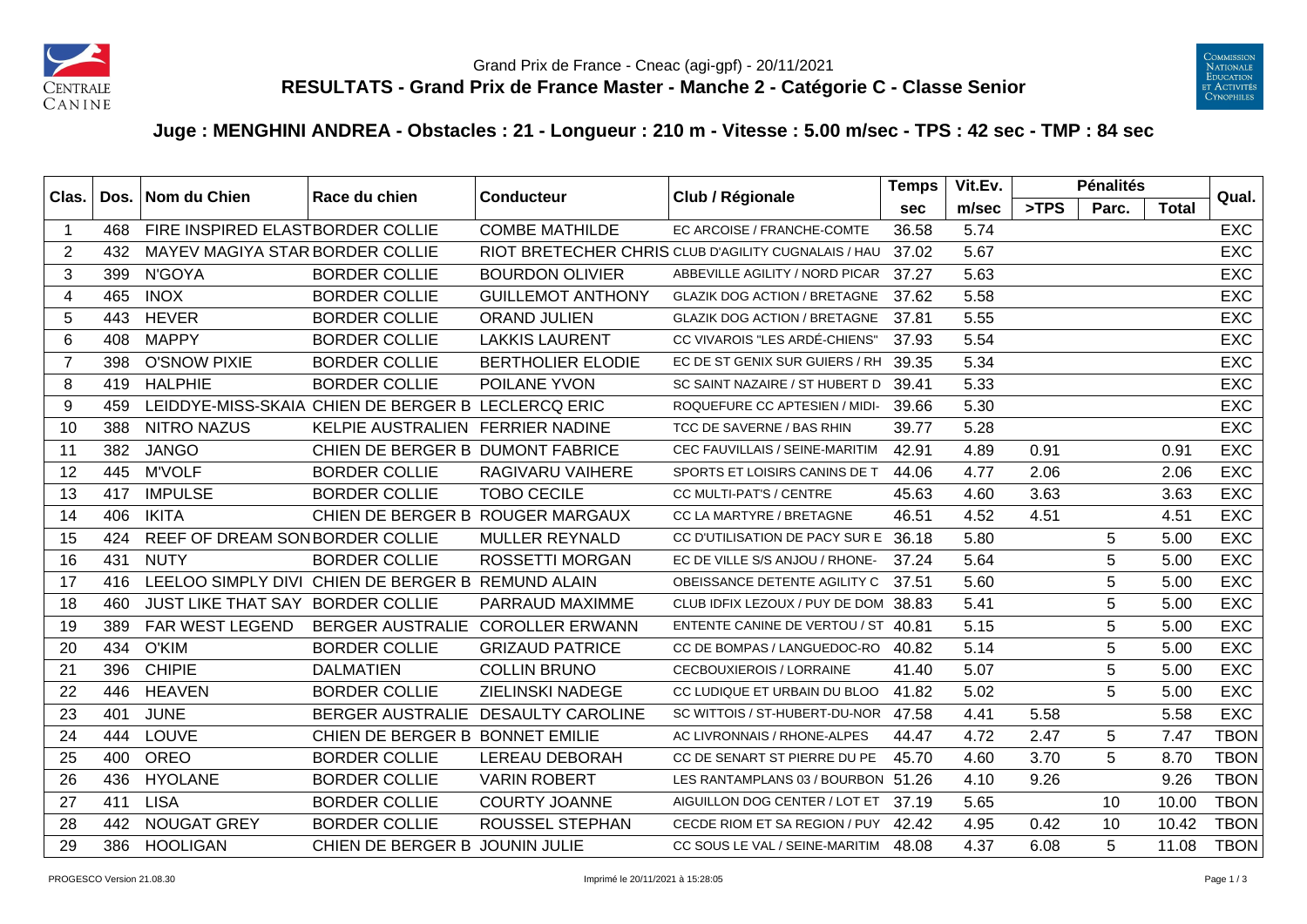| 30 |     | 410 I CHEYENNE                       | <b>BORDER COLLIE</b>                                  | <b>BULTEL REYNALD</b>                               | CLUB D'AGILITY ET D'EDUCATION                                              | 48.89 | 4.30 | 6.89  | 5  | 11.89 | <b>TBON</b> |
|----|-----|--------------------------------------|-------------------------------------------------------|-----------------------------------------------------|----------------------------------------------------------------------------|-------|------|-------|----|-------|-------------|
| 31 |     | 463 NICE GIRL                        | <b>BORDER COLLIE</b>                                  | <b>MESLIN STEPHANIE</b>                             | CECDE MONT SAINT AIGNAN / SEI 37.74                                        |       | 5.56 |       | 15 | 15.00 | <b>TBON</b> |
| 32 |     | 462 MYSTIC                           | <b>BORDER COLLIE</b>                                  | <b>CAMPET CECILE</b>                                | LE MEE SC / ILE-DE-FRANCE                                                  | 38.68 | 5.43 |       | 15 | 15.00 | <b>TBON</b> |
| 33 | 421 | <b>NASKO</b>                         | <b>BORDER COLLIE</b>                                  | <b>CHLOT MICKAEL</b>                                | CC DE CHANTILLY / OISE                                                     | 39.55 | 5.31 |       | 15 | 15.00 | <b>TBON</b> |
| 34 | 418 | MUSTANG FASTBACK BORDER COLLIE       |                                                       | MONCET MATHIEU                                      | TOUTOUS SPORTIFS CREUSOIS /                                                | 40.23 | 5.22 |       | 15 | 15.00 | <b>TBON</b> |
| 35 |     | 384 KIRA                             | <b>BORDER COLLIE</b>                                  | <b>FAUCHEROT TEDDY</b>                              | SCC DE L'ETOILE / MIDI-COTE D'AZ 47.73                                     |       | 4.40 | 5.73  | 10 | 15.73 | <b>TBON</b> |
| 36 |     | 409 LEGEND                           |                                                       |                                                     | BERGER AUSTRALIE SEDES JEAN-FRAN¿OIS CC DE BOMPAS / LANGUEDOC-RO 44.54     |       | 4.71 | 2.54  | 15 | 17.54 | <b>BON</b>  |
| 37 | 387 | JANELLE                              |                                                       | BERGER AUSTRALIE DEROUINEAU SYLVIE                  | CC ET SPORTIF DU GATINAIS DE P 49.64                                       |       | 4.23 | 7.64  | 10 | 17.64 | <b>BON</b>  |
| 38 |     | 452 HURKO                            |                                                       |                                                     | CHIEN DE BERGER B PENNETIER PAUL-ANTOI CECDE FOS SUR MER / MIDI-COTE 47.34 |       | 4.44 | 5.34  | 20 | 25.34 | <b>BON</b>  |
| 39 | 454 | <b>JIPSY II</b>                      | <b>BORDER COLLIE</b>                                  | <b>BARGOT LEA</b>                                   | CLUB D'EDUCATION ET DE SC CES 52.64                                        |       | 3.99 | 10.64 | 15 | 25.64 | <b>BON</b>  |
| 40 |     | 433 I'AM INES                        |                                                       | KELPIE AUSTRALIEN DESFORGES PHILIPPE                | AC 91 SAINT VRAIN / ILE-DE-FRAN 53.21                                      |       | 3.95 | 11.21 | 20 | 31.21 | SQ          |
| 41 |     | 437 LIVANN                           | <b>BERGER DE BRIE</b>                                 | <b>TOULLIC JACQUES</b>                              | CC ET SPORTIF DU GATINAIS DE P 48.40                                       |       | 4.34 | 6.40  | 25 | 31.40 | SQ          |
|    |     | 379 HEBENE                           | BERGER HOLLANDAI COMBE MATHILDE                       |                                                     | EC ARCOISE / FRANCHE-COMTE                                                 |       |      |       |    |       | ELI         |
|    |     | 380 NEWT                             | <b>BORDER COLLIE</b>                                  | <b>MULLER THIERRY</b>                               | TCC DE SAVERNE / BAS RHIN                                                  |       |      |       |    |       | <b>ELI</b>  |
|    | 381 | <b>FLASH I</b>                       | CHIEN DE BERGER B ANDREONI MARC                       |                                                     | CC OLLIOULAIS DE DRESSAGE / MI                                             |       |      |       |    |       | ELI         |
|    | 383 | <b>ISKA</b>                          | RETRIEVER DU LABR ROURE SANDRINE                      |                                                     | AC CEVENOLE / LANGUEDOC-ROU                                                |       |      |       |    |       | ELI         |
|    |     | 385 NESS                             | <b>CROISE</b>                                         | <b>WEISMAN MURIEL</b>                               | CU CYNOPHILE DE LA VALLEE DE                                               |       |      |       |    |       | ELI         |
|    |     | 390 FIRESTORM DEI MATI BORDER COLLIE |                                                       | <b>LALIGANT FABRICE</b>                             | CHIENS SPORTIFS DU PAYS AVAL                                               |       |      |       |    |       | ELI         |
|    |     | 391 NESS                             | <b>BORDER COLLIE</b>                                  | <b>OMRI NORDINE.M</b>                               | CLUB D'ESC BERJALLIEN / RHONE-                                             |       |      |       |    |       | <b>ELI</b>  |
|    | 392 |                                      |                                                       | INNA-MOTHER-BOAR BERGER AUSTRALIE PARISELLE BERNARD | ESC UJB DE SAINT-DIZIER / CHAM                                             |       |      |       |    |       | ELI         |
|    |     | 393 OWEN                             | <b>CROISE</b>                                         | <b>BERCHOUX BENJAMIN</b>                            | AC DES CARRIERES NOIRES / CHA                                              |       |      |       |    |       | ELI         |
|    |     | 394 JEDI NEVER STOP                  | <b>BORDER COLLIE</b>                                  | PARENTY CAMILLE                                     | SCC DE L'ETOILE / MIDI-COTE D'AZ                                           |       |      |       |    |       | ELI         |
|    |     | 395 NIKEL BY                         | <b>BORDER COLLIE</b>                                  | <b>HULOT BENJAMIN</b>                               | SC SAINT NAZAIRE / ST HUBERT D                                             |       |      |       |    |       | ELI         |
|    |     | 397 HAVANE                           | CHIEN DE BERGER B BARLET GUY                          |                                                     | 6 PAT'CLUB / BASSE-NORMANDIE                                               |       |      |       |    |       | ELI         |
|    |     | 403 MISS MONOI                       |                                                       | BERGER AUSTRALIE BONNAUD CHRISTIAN                  | CC SPORTIF MANOSQUIN / MIDI-C                                              |       |      |       |    |       | <b>ELI</b>  |
|    | 405 | RIVER BLACK TEKOA BORDER COLLIE      |                                                       | <b>VENAT SEBASTIEN</b>                              | CLUB EDUCATION ET ACTIVITES C                                              |       |      |       |    |       | ELI         |
|    | 407 | RAZZ ROCKET VAKO BORDER COLLIE       |                                                       | <b>WEBER MICHELLE</b>                               | CC DE SARREGUEMINES / LORRAI                                               |       |      |       |    |       | ELI         |
|    |     | 412 ORWEN                            | <b>BORDER COLLIE</b>                                  |                                                     | TAILPIED CHRISTOPHE CU ET D'EC DE SAINT CYPRIEN / L                        |       |      |       |    |       | <b>ELI</b>  |
|    |     | 413 MOGWAI                           | <b>BORDER COLLIE</b>                                  | PIERRE CECILE                                       | SC SAINT NAZAIRE / ST HUBERT D                                             |       |      |       |    |       | ELI         |
|    |     | 414 ORION                            | <b>BORDER COLLIE</b>                                  | DELPECH JOEL                                        | CHIENS DU PAYS DE FOIX / ARIEG                                             |       |      |       |    |       | ELI         |
|    |     | 415 OREO                             | <b>BORDER COLLIE</b>                                  | <b>BARREAU KIM</b>                                  | CECDU VILLENEUVOIS / LOT ET G                                              |       |      |       |    |       | ELI         |
|    |     | 420 GWALENN                          | <b>BORDER COLLIE</b>                                  | PINCZON DU SEL GUY                                  | CC DE RENNES-CESSON / BRETA                                                |       |      |       |    |       | ELI         |
|    |     |                                      | 422 BLAST OF ENERGY W CHIEN DE BERGER B MUREAU CELINE |                                                     | CC ONDAINE / RHONE-ALPES                                                   |       |      |       |    |       | ELI         |
|    |     | 423 SHADOW OF AIRE RE BORDER COLLIE  |                                                       | <b>CORDIER OLIVIER</b>                              | CC DU TOULOIS / LORRAINE                                                   |       |      |       |    |       | ELI         |
|    |     | 426 HIPPIE                           | <b>BORDER COLLIE</b>                                  | <b>CHAUDAT ISABELLE</b>                             | CC DE NEUILLY SUR MARNE / ILE-                                             |       |      |       |    |       | ELI         |
|    |     | 427 MISSIE                           | <b>BORDER COLLIE</b>                                  | <b>MOQUAY LYDIA</b>                                 | CC EDUCATION AGILITY DU SAINT                                              |       |      |       |    |       | ELI         |
|    |     | 428 NIFTY JOSEPHINE FR BORDER COLLIE |                                                       | <b>CLEMENT JEAN-LUC</b>                             | CC DE LAON / NORD PICARDIE                                                 |       |      |       |    |       | ELI         |